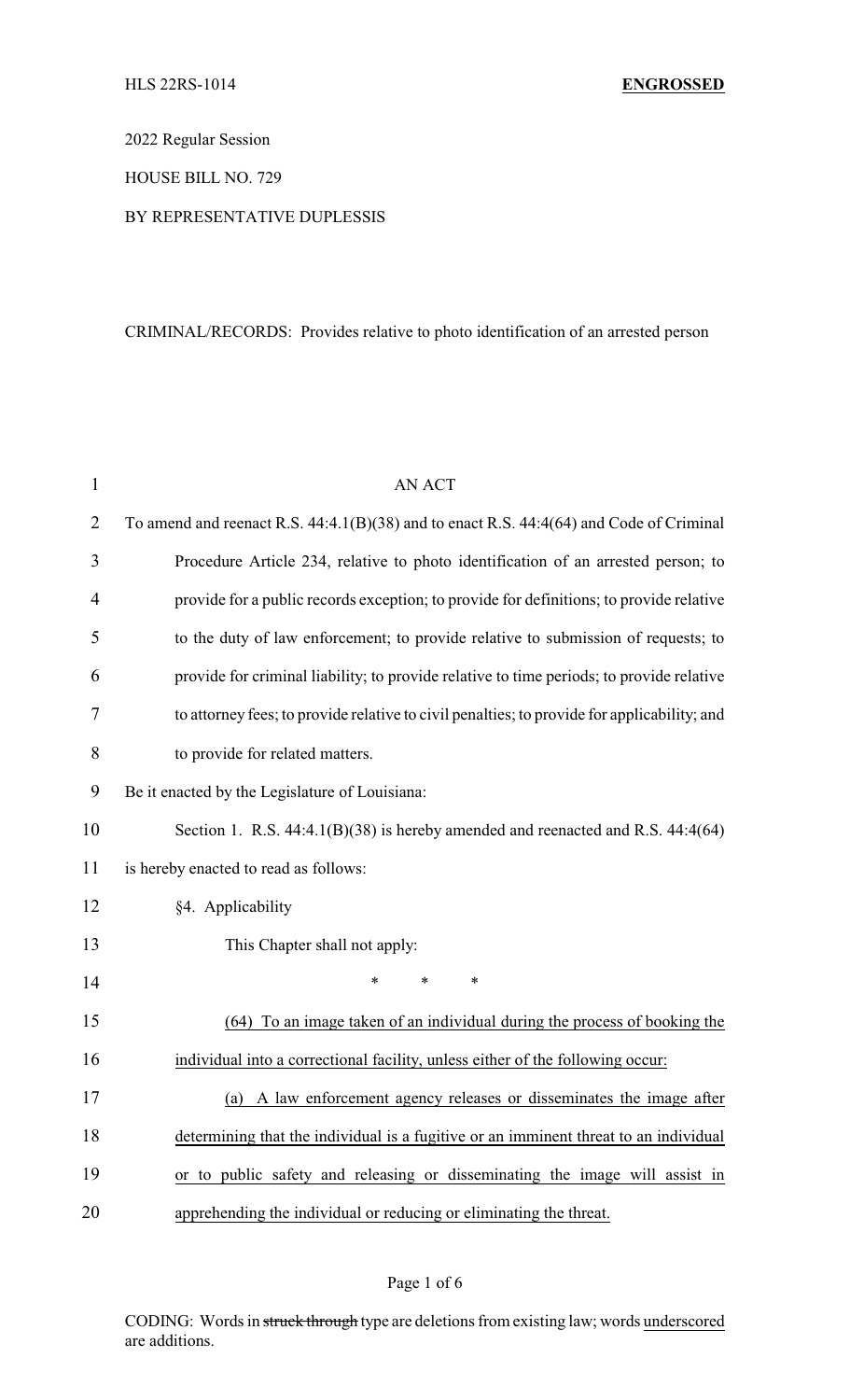| $\mathbf{1}$   | (b) A judge orders the release or dissemination of the image based on a                |
|----------------|----------------------------------------------------------------------------------------|
| $\overline{2}$ | finding that the release or dissemination is in furtherance of a legitimate law        |
| 3              | enforcement interest.                                                                  |
| 4              | §4.1. Exceptions                                                                       |
| 5              | B. The legislature further recognizes that there exist exceptions, exemptions,         |
| 6              | and limitations to the laws pertaining to public records throughout the revised        |
| 7              | statutes and codes of this state. Therefore, the following exceptions, exemptions, and |
| 8              | limitations are hereby continued in effect by incorporation into this Chapter by       |
| 9              | citation:                                                                              |
| 10             | $\ast$<br>$\ast$<br>$\ast$                                                             |
| 11             | (38) Code of Criminal Procedure Articles 103, 234, 877, 894, Title XXXIV               |
| 12             | of the Code of Criminal Procedure comprised of Articles 971 through 995, Title         |
| 13             | XXXV of the Code of Criminal Procedure comprised of Articles 1001 through 1004         |
| 14             | Section 2. Code of Criminal Procedure Article 234 is hereby enacted to read as         |
| 15             | follows:                                                                               |
| 16             | Art. 234. Booking photographs                                                          |
| 17             | A. As used in this Article:                                                            |
| 18             | (1) "Booking photograph" shall mean a photograph or image of an individual             |
| 19             | that is generated for identification purposes when the individual is booked into a     |
| 20             | correctional facility.                                                                 |
| 21             | "Publish-for-pay publication or website" means a publication that<br>(2)               |
| 22             | requires the payment of a fee or other valuable consideration in order to remove or    |
| 23             | delete a booking photograph from the publication.                                      |
| 24             | B. A law enforcement officer shall not provide a copy of a booking                     |
| 25             | photograph in any format to a person requesting a copy of the booking photograph       |
| 26             | if the law enforcement officer reasonably believes that the person requesting a copy   |
| 27             | will publish the booking photograph on a publish-for-pay publication or website.       |
| 28             | $C(1)$ A person who requests a copy of a booking photograph from a law                 |
| 29             | enforcement officer shall, at the time of making the request, submit a written         |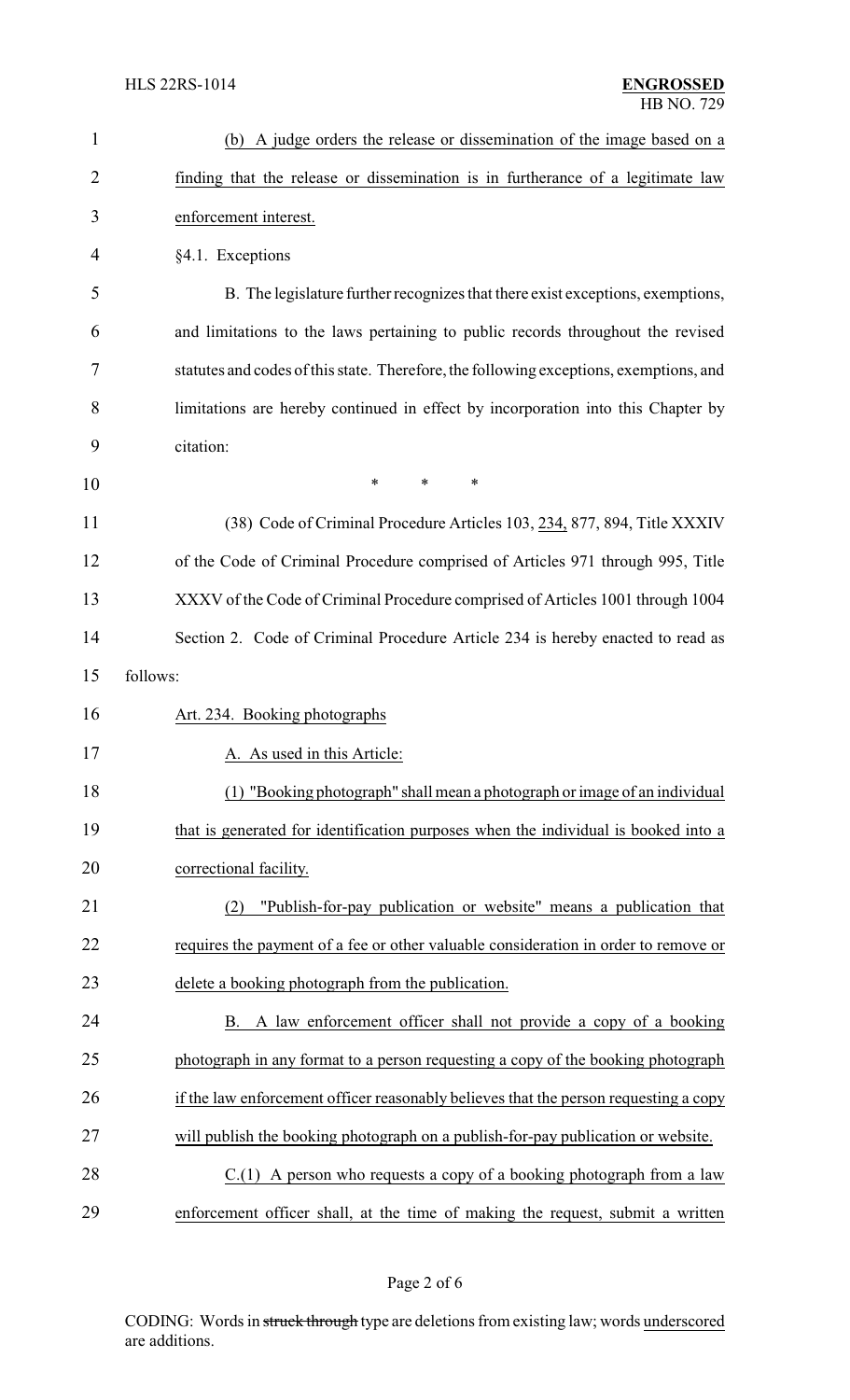| $\mathbf{1}$   | statement signed by the person requesting the copy that affirms that the copy of the    |
|----------------|-----------------------------------------------------------------------------------------|
| $\overline{2}$ | booking photograph will not be placed in a publish-for-pay publication or website.      |
| 3              | (2) A person who submits a false written statement under this Subsection is             |
| $\overline{4}$ | subject to prosecution under R.S. 14:125.                                               |
| 5              | D.(1) Except as provided in Subsection E of this Article, a publish-for-pay             |
| 6              | publication or website shall remove and destroy a booking photograph of an              |
| 7              | individual who submits a request for removal and destruction within thirty calendar     |
| 8              | days after the day on which the individual makes the request.                           |
| 9              | $(2)(a)$ A publish-for-pay publication or website shall not require payment of          |
| 10             | a fee greater than fifty dollars for removal or destruction of the booking photograph.  |
| 11             | (b) Any publish-for-pay publication or website that seeks any fee or amount             |
| 12             | greater than fifty dollars for the removal or destruction of a booking photograph shall |
| 13             | be subject to prosecution under R.S. 14:66.                                             |
| 14             | (3) If the publish-for-pay publication or website does not remove and destroy           |
| 15             | the booking photograph in accordance with Subsection $D(1)$ of this Article, the        |
| 16             | publish-for-pay publication or website shall be liable for both of the following:       |
| 17             | (a) All costs, including reasonable attorney fees, resulting from any legal             |
| 18             | action that an individual brings in relation to the failure of the publish-for-pay      |
| 19             | publication or website to remove and destroy the booking photograph.                    |
| 20             | (b) A civil penalty of fifty dollars per day for each day after the thirty-day          |
| 21             | deadline that the booking photograph is visible or publicly accessible in the           |
| 22             | publish-for-pay publication or website.                                                 |
| 23             | E.(1) A publish-for-pay publication or website shall remove and destroy a               |
| 24             | booking photograph of an individual who submits a request for removal and               |
| 25             | destruction within seven calendar days from the day that the individual makes the       |
| 26             | request if both of the following conditions exist:                                      |
| 27             | The individual in the booking photograph was acquitted of the criminal<br>(a)           |
| 28             | charge or not prosecuted, or the individual had the criminal charge expunged,           |
| 29             | vacated, or pardoned.                                                                   |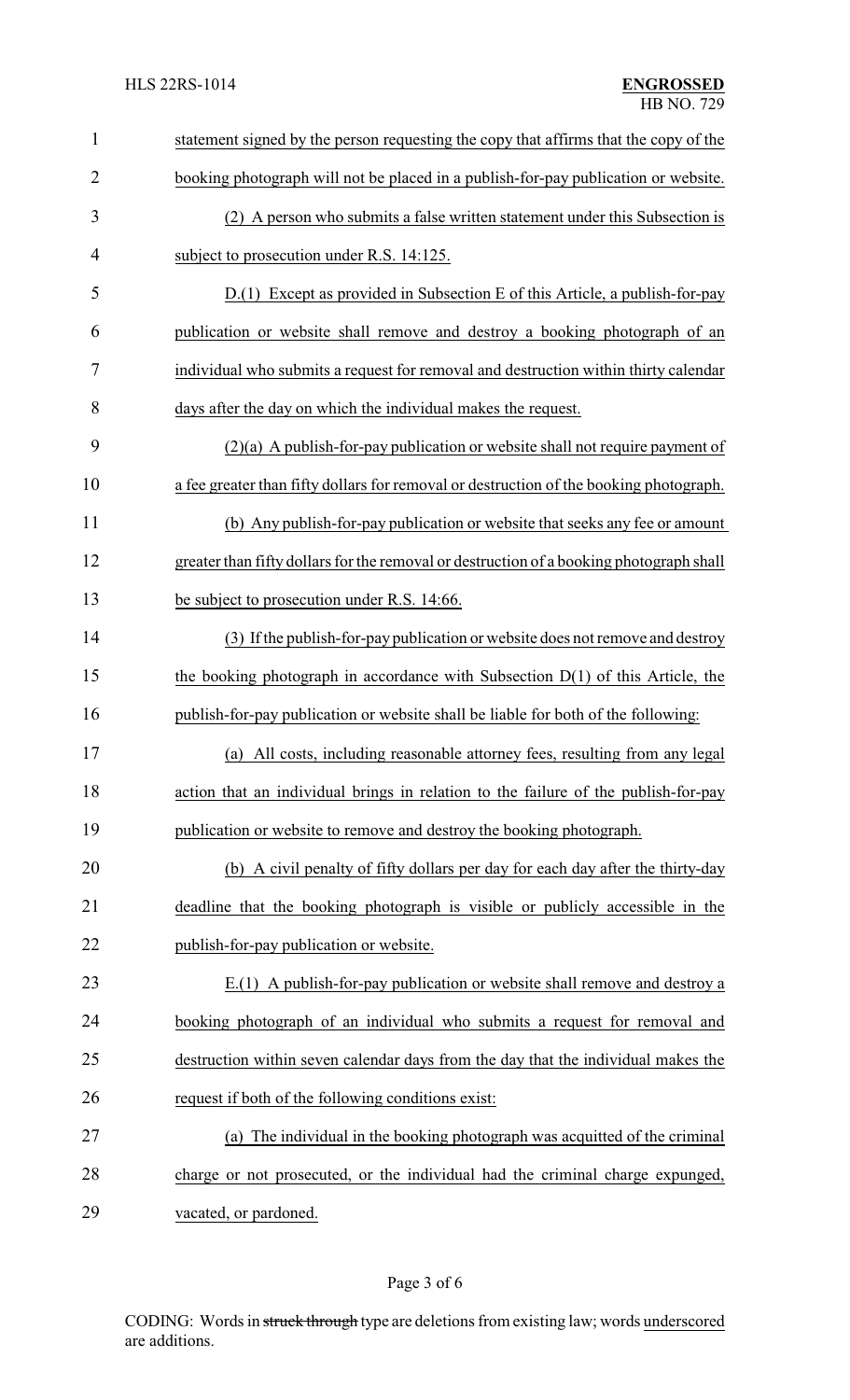| $\mathbf{1}$   | The individual submits, in relation to the request, evidence of a<br>(b)               |
|----------------|----------------------------------------------------------------------------------------|
| $\overline{2}$ | disposition described in Paragraph $(1)(a)$ of this Subsection.                        |
| 3              | (2) If the publish-for-pay publication or website does not remove and destroy          |
| 4              | the booking photograph, the publish-for-pay publication or website shall be liable for |
| 5              | both of the following:                                                                 |
| 6              | (a) All costs, including reasonable attorney fees, resulting from any legal            |
| 7              | action that the individual brings in relation to the failure of the publish-for-pay    |
| 8              | publication or publish-for-pay website to remove and destroy the booking               |
| 9              | photograph.                                                                            |
| 10             | (b) A civil penalty of one hundred dollars per day for each day after the              |
| 11             | seven-day deadline that the booking photograph is visible or publicly accessible in    |
| 12             | the publish-for-pay publication or on the publish-for-pay website.                     |
| 13             | F. The provisions of Subsection D shall apply to a defendant in any criminal           |
| 14             | proceeding.                                                                            |

## DIGEST

The digest printed below was prepared by House Legislative Services. It constitutes no part of the legislative instrument. The keyword, one-liner, abstract, and digest do not constitute part of the law or proof or indicia of legislative intent. [R.S. 1:13(B) and 24:177(E)]

HB 729 Engrossed 2022 Regular Session Duplessis

**Abstract:** Provides relative to photo identification of an arrested person.

Present law provides for exceptions to the Public Records Law.

Proposed law retains present law and adds an image taken of an individual during the process of booking the individual into a correctional facility, unless either of the following occur:

- (1) A law enforcement agency releases or disseminates the image after determining that the individual is a fugitive or an imminent threat to an individual or to public safety and releasing or disseminating the image will assist in apprehending the individual or reducing or eliminating the threat.
- (2) A judge orders the release or dissemination of the image based on a finding that the release or dissemination is in furtherance of a legitimate law enforcement interest.

Proposed law (C.Cr.P. Art. 234) provides definitions for "booking photograph" and "publish-for-pay publication or website".

Proposed law prohibits a law enforcement officer from providing a copy of a booking photograph in any format to a person requesting a copy of the booking photograph if the law

## Page 4 of 6

CODING: Words in struck through type are deletions from existing law; words underscored are additions.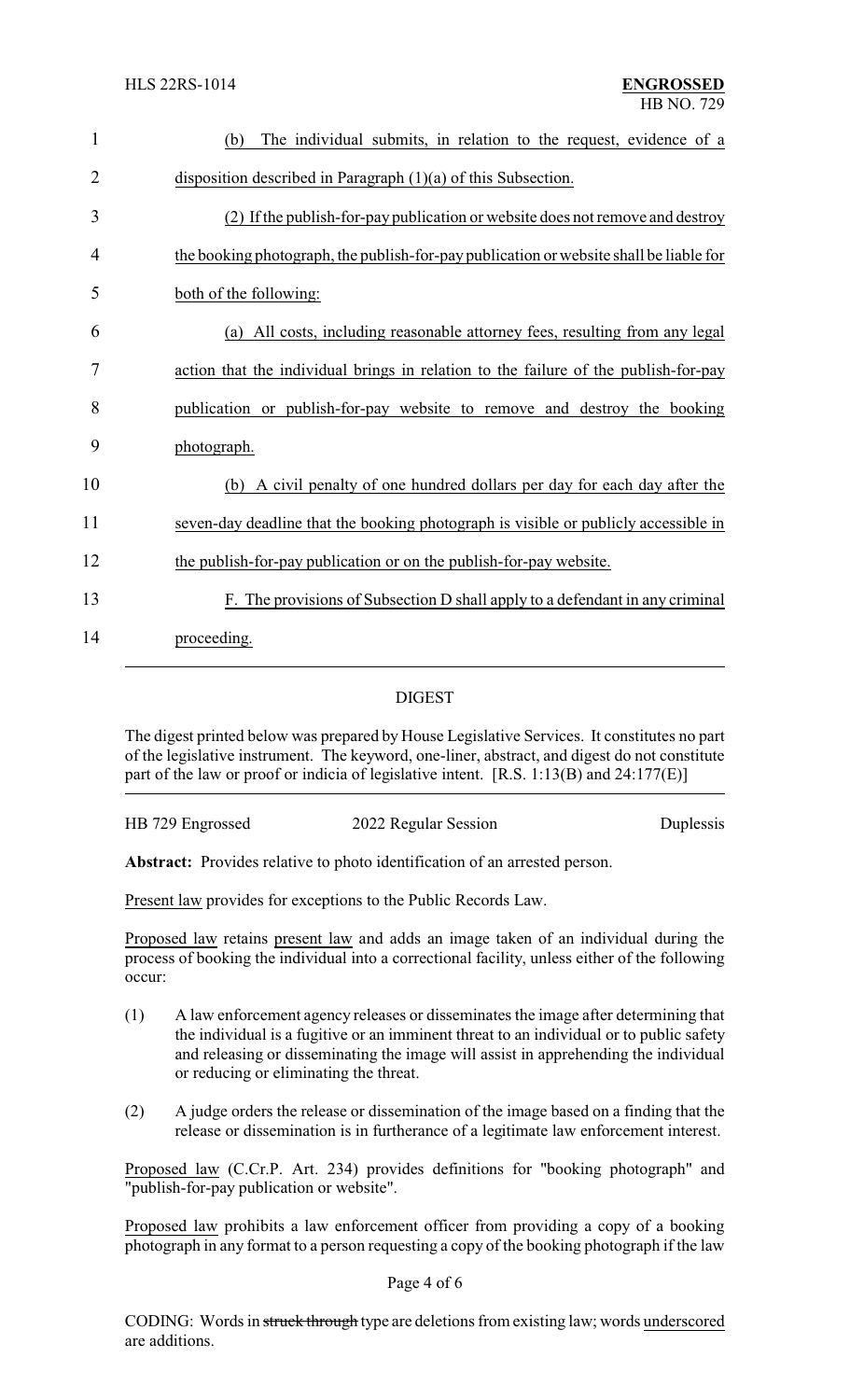enforcement officer reasonably believes that the person requesting a copy will publish the booking photograph on a publish-for-pay publication or website.

Proposed law provides that a person who requests a copy of a booking photograph from a law enforcement officer shall, at the time of making the request, submit a written statement signed by the person requesting the copy that affirms that the copy of the booking photograph will not be placed in a publish-for-pay publication or website. Provides that a person who submits a false written statement under this Subsection is subject to prosecution under present law (R.S. 14:125).

Proposed law provides that except as provided in proposed law, a publish-for-pay publication or website shall remove and destroy a booking photograph of an individual who submits a request for removal and destruction within 30 calendar days after the day on which the individual makes the request.

Proposed law provides that a publish-for-pay publication or website shall not require payment of a fee greater than \$50 for removal or destruction of the booking photograph.

Proposed law provides that any publish-for-pay publication or website that seeks any fee or amount greater than \$50 for the removal or destruction of a booking photograph shall be subject to prosecution under present law (R.S. 14:66).

Proposed law provides that if the publish-for-pay publication or website does not remove and destroy the booking photograph in accordance with proposed law, the publish-for-pay publication or website shall be liable for both of the following:

- (1) All costs, including reasonable attorney fees, resulting from any legal action that an individual brings in relation to the failure of the publish-for-pay publication or website to remove and destroy the booking photograph.
- (2) A civil penalty of \$50 per day for each day after the 30-day deadline that the booking photograph is visible or publicly accessible in the publish-for-pay publication or website.

Proposed law provides that a publish-for-pay publication or website shall remove and destroy a booking photograph of an individual who submits a request for removal and destruction within seven calendar days from the day that the individual makes the request if both of the following conditions exist:

- (1) The individual in the booking photograph was acquitted of the criminal charge or not prosecuted, or the individual had the criminal charge expunged, vacated, or pardoned.
- (2) The individual submits, in relation to the request, evidence of a disposition described in proposed law.

Proposed law provides that if the publish-for-pay publication or website does not remove and destroy the booking photograph, the publish-for-pay publication or website shall be liable for both of the following:

- (1) All costs, including reasonable attorney fees, resulting from any legal action that the individual brings in relation to the failure of the publish-for-pay publication or publish-for-pay website to remove and destroy the booking photograph.
- (2) A civil penalty of \$100 per day for each day after the seven-day deadline that the booking photograph is visible or publicly accessible in the publish-for-pay publication or on the publish-for-pay website.